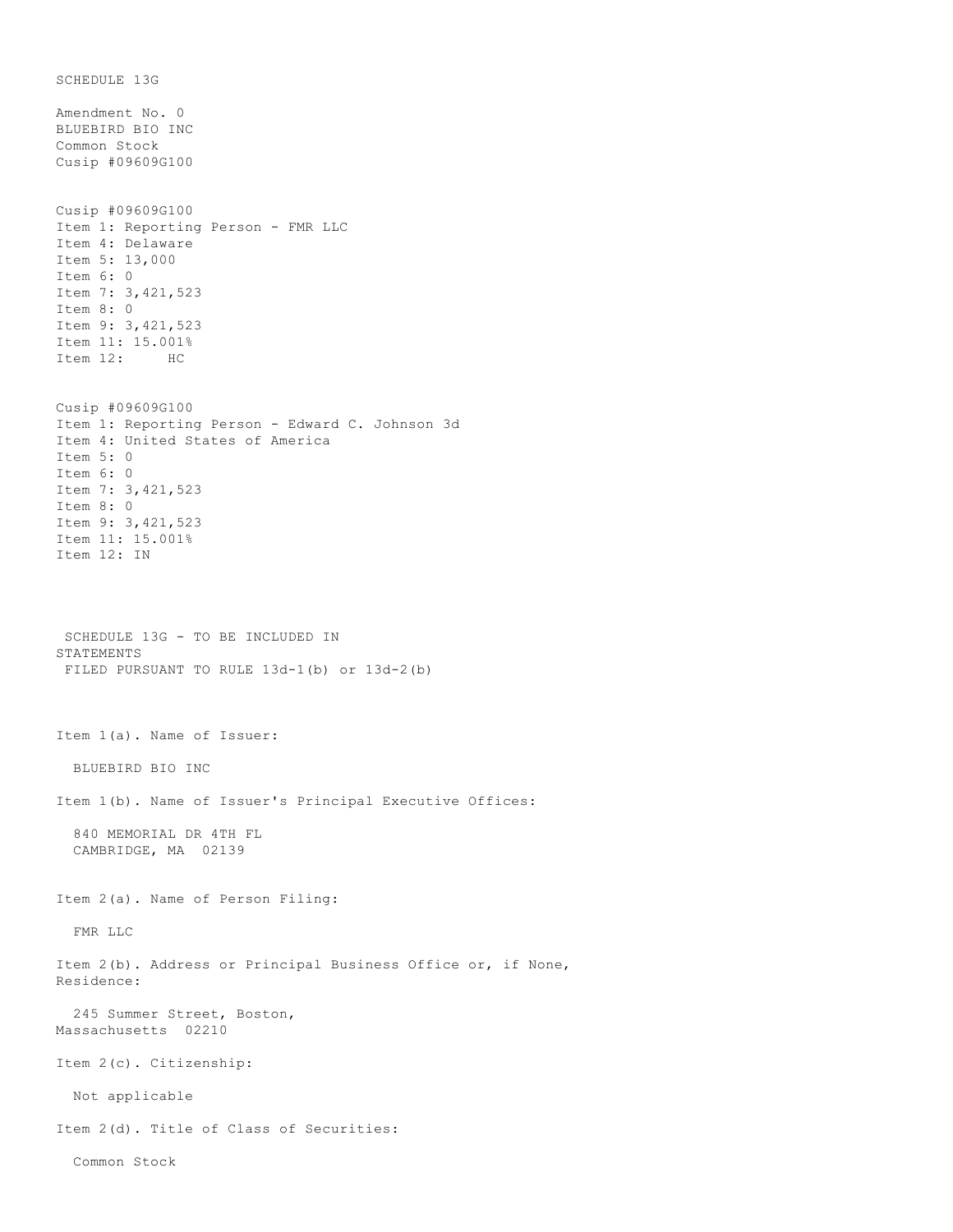Item 2(e). CUSIP Number: 09609G100 Item 3. This statement is filed pursuant to Rule 13d-1(b) or 13d-2(b) and the person filing, FMR LLC, is a parent holding company in accordance with Section 240.13d-1(b)(ii)(G). (Note: See Item 7). Item 4. Ownership (a) Amount Beneficially Owned: 3,421,523 (b) Percent of Class: 15.001% (c) Number of shares as to which such person has: (i) sole power to vote or to direct the vote: 13,000 (ii) shared power to vote or to direct the vote: 0 (iii) sole power to dispose or to direct the disposition of: 3,421,523 (iv) shared power to dispose or to direct the disposition of: 0 Item 5. Ownership of Five Percent or Less of a Class. Not applicable. Item 6. Ownership of More than Five Percent on Behalf of Another Person. Various persons have the right to receive or the power to direct the receipt of dividends from, or the proceeds from the sale of, the Common Stock of BLUEBIRD BIO INC. The interest of one person, Fidelity Contrafund, an investment company registered under the Investment Company Act of 1940, in the Common Stock of BLUEBIRD BIO INC, amounted to 1,593,441 shares or 6.986% of the total outstanding Common Stock at June 30, 2013. Item 7. Identification and Classification of the Subsidiary Which Acquired the Security Being Reported on By the Parent Holding Company. See attached Exhibit A. Item 8. Identification and Classification of Members of the Group. Not applicable. See attached Exhibit A. Item 9. Notice of Dissolution of Group. Not applicable. Item 10. Certification. By signing below I certify that, to the best of my knowledge and belief, the securities referred to above were acquired in the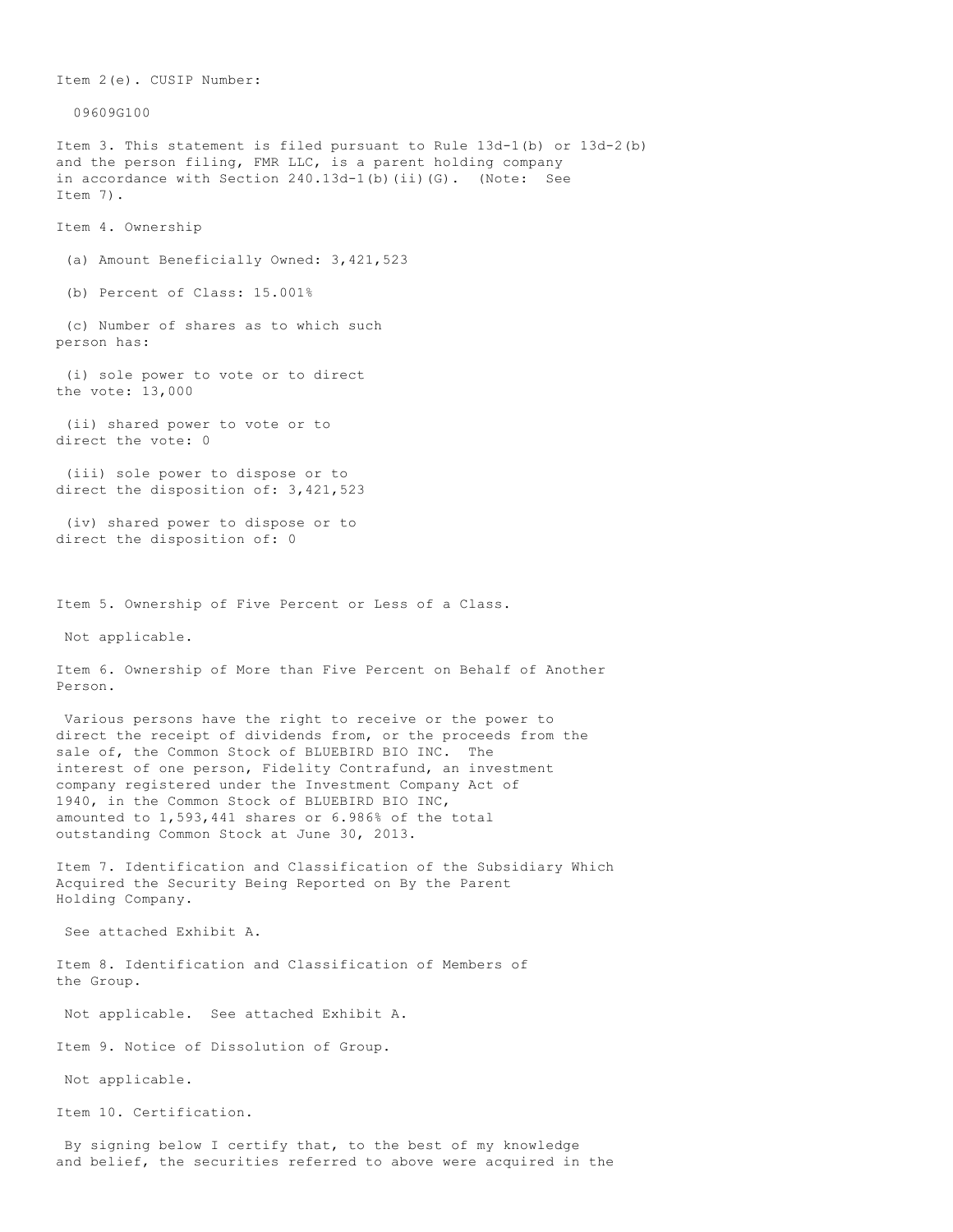ordinary course of business and were not acquired for the purpose of and do not have the effect of changing or influencing the control of the issuer of such securities and were not acquired in connection with or as a participant in any transaction having such purpose or effect.

Signature

 After reasonable inquiry and to the best of my knowledge and belief, I certify that the information set forth in this statement is true, complete and correct.

July 09, 2013 Date

 /s/ Scott C. Goebel Signature

Scott C. Goebel Duly authorized under Power of Attorney effective as of June 1, 2008 by and on behalf of FMR LLC and its direct and indirect subsidiaries

 SCHEDULE 13G - TO BE INCLUDED IN STATEMENTS FILED PURSUANT TO RULE 13d-1(b) or 13d-2(b)

 Pursuant to the instructions in Item 7 of Schedule 13G, Fidelity Management & Research Company ("Fidelity"), 245 Summer Street, Boston, Massachusetts 02210, a whollyowned subsidiary of FMR LLC and an investment adviser registered under Section 203 of the Investment Advisers Act of 1940, is the beneficial owner of 3,408,523 shares or 14.944% of the Common Stock outstanding of BLUEBIRD BIO INC ("the Company") as a result of acting as investment adviser to various investment companies registered under Section 8 of the Investment Company Act of 1940.

 The ownership of one investment company, Fidelity Contrafund, amounted to 1,593,441 shares or 6.986% of the Common Stock outstanding. Fidelity Contrafund has its principal business office at 245 Summer Street, Boston, Massachusetts 02210.

 Edward C. Johnson 3d and FMR LLC, through its control of Fidelity, and the funds each has sole power to dispose of the 3,408,523 shares owned by the Funds.

 Members of the family of Edward C. Johnson 3d, Chairman of FMR LLC, are the predominant owners, directly or through trusts, of Series B voting common shares of FMR LLC, representing 49% of the voting power of FMR LLC. The Johnson family group and all other Series B shareholders have entered into a shareholders' voting agreement under which all Series B voting common shares will be voted in accordance with the majority vote of Series B voting common shares. Accordingly, through their ownership of voting common shares and the execution of the shareholders' voting agreement, members of the Johnson family may be deemed, under the Investment Company Act of 1940, to form a controlling group with respect to FMR LLC.

 Neither FMR LLC nor Edward C. Johnson 3d, Chairman of FMR LLC, has the sole power to vote or direct the voting of the shares owned directly by the Fidelity Funds,